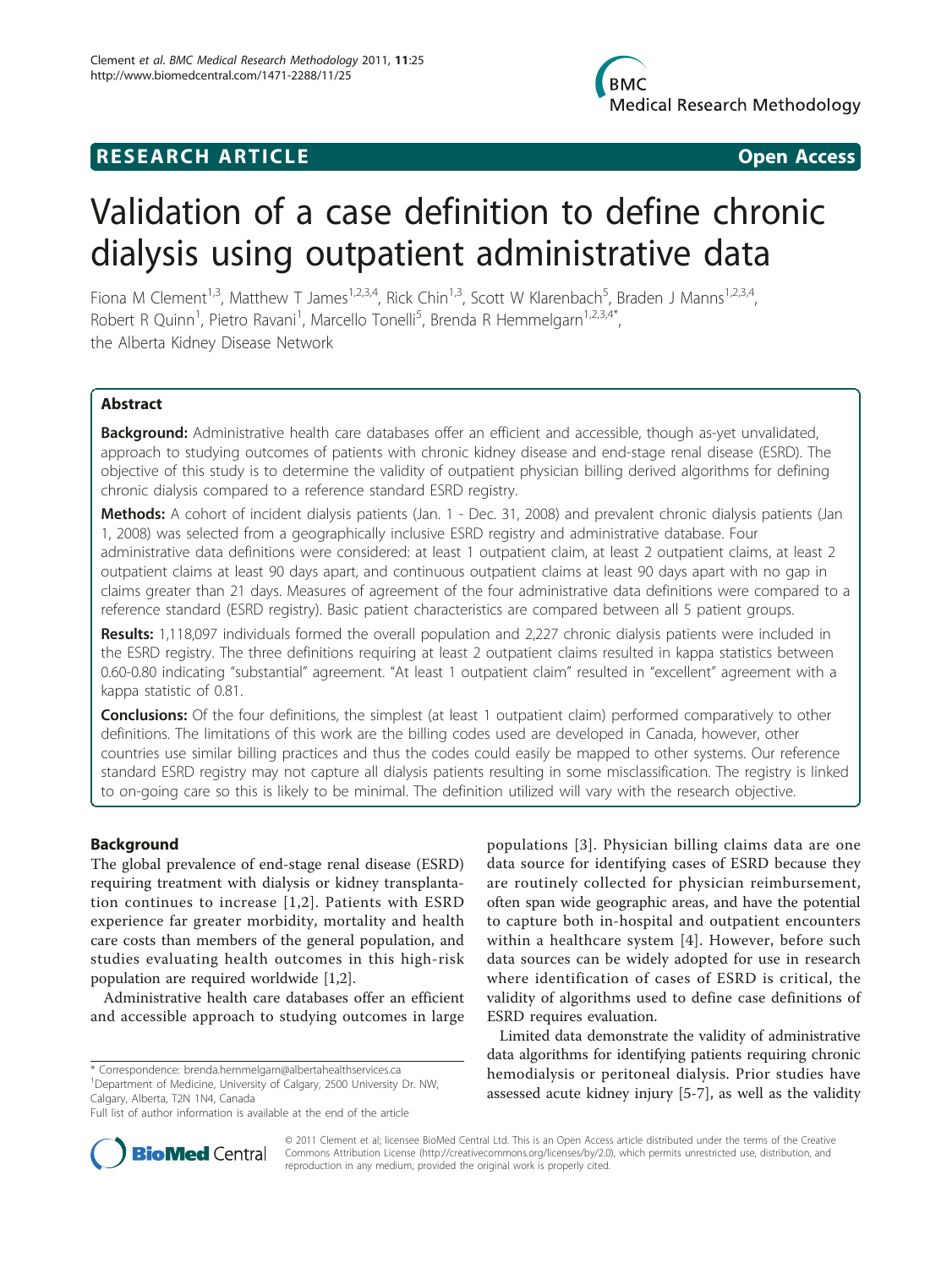of using inpatient administrative data to identify chronic dialysis patients [\[8](#page-5-0)-[13\]](#page-5-0). The two previous studies considering chronic dialysis in the outpatient setting have considered diagnostic codes [[14](#page-5-0),[15\]](#page-5-0), not procedural codes as are considered in this study. This is of particular importance as the majority of contemporary ESRD patients receive chronic dialysis as outpatients. We therefore did this study to determine the validity of algorithms derived from outpatient physician billing claims for defining chronic dialysis, compared to the reference standard of an ESRD registry.

## **Methods**

## Study Population

A cohort was identified from the Alberta Kidney Disease Network (AKDN -<http://www.akdn.info>) laboratory database to form the study population. The AKDN is a prospective data collection initiative of routine laboratory tests on all patients in the province of Alberta (population approx. 3 million) Canada, resulting in a population-based geographically inclusive database [\[16](#page-5-0)]. Patients identified from laboratory data are followed prospectively with linkage to administrative and other computerized sources to obtain detailed information including socio-demographic data, clinical data including comorbidities, health care encounters, health care costs, death, and kidney-related outcomes. The study cohort included patients aged 18 and older who had at least 1 outpatient serum creatinine between Jan 1 2008 and Dec 31 2008. Although a general population cohort would be optimal, our selected study population introduces minimal, if any, bias as anyone "at-risk" of ESRD or evaluated for or receiving chronic dialysis was expected to have received serum creatinine measurement as part of their routine clinical assessment.

### Data sources

Patients treated for ESRD in Alberta are cared for by the Northern Alberta (NARP) and Southern Alberta (SARP) Renal Programs [[17\]](#page-5-0). These programs are responsible for providing ESRD care including chronic dialysis within their geographic area. Each program maintains a prospective patient registry of all chronic dialysis patients, and captures detailed demographic and clinic data, including date of initiation of dialysis. Patients are enrolled at the time of first dialysis for ESRD (first hemodialysis session or first flushing of peritoneal dialysis catheter), or, for patients who initiate dialysis for acute kidney injury, when the attending nephrologist deems that dialysis will be chronic. The NARP and SARP registries were used to identify prevalent and incident dialysis patients from January 1, 2008 to December 31, 2008 (considered the reference standard). Prevalent cases were first identified on Jan 1 1999, with additional incident dialysis patients identified from that date forward. Non- Alberta residents were excluded.

Physicians in Alberta submit claims for reimbursement of services to Alberta Health and Wellness, the provincial health ministry, (the universal health care provider for the province of Alberta); claims are stored in a database which contains information on patients' personal health number, physician unique identifier, up to 3 ICD-9 diagnosis codes and 1 procedure code. Procedure codes are captured using the Canadian Classification of Diagnostic, Therapeutic and Surgical Procedures (CCP, which was developed by Statistics Canada to accompany the International Classification of Diseases version 9 (ICD-9) [[18](#page-5-0)]. Physician claims capture all of the outpatient physician services and the majority of the inpatient services. All chronic dialysis patients in the province of Alberta are cared for by nephrologists, who are compensated either using a feefor-service or salaried model. Regardless of compensation method, physicians are required to submit claims for all patient encounters.

### Defining Chronic Dialysis using Administrative Data

We identified all patients with outpatient dialysis physician claims (Table [1\)](#page-2-0) occurring from Jan 1 2008 to Dec 31 2008. We evaluated 4 different case definitions for chronic dialysis patients based on varying the number and timing of physicians claims for dialysis: 1) At least 1 outpatient claim, 2) At least 2 outpatient claims, 3) At least 2 outpatient claims at least 90 days apart and 4) Continuous outpatient claims at least 90 days apart with no gap in claims greater than 21 days. We evaluated algorithms employing a 90 day period of claims to be congruent with other current administrative data definitions developed using inpatient data [[19](#page-5-0),[20](#page-5-0)].

## Comorbidities and other outcomes

Demographic data were determined from the provincial administrative data files. Diabetes mellitus and hypertension were identified from hospital discharge records and physician claims based on validated algorithms [\[4](#page-5-0),[21](#page-5-0)]. The Charlson comorbidities were calculated using the validated algorithms applied to physician claims and hospitalization data [[22,23\]](#page-5-0). Any comorbidity identified during the 3 year period prior to cohort entry was included. To ascertain death, patients were followed up from their start date of dialysis, defined either by the first recorded date in the registry or the date of the second of the outpatient claims when the administrative data definition was used, until March 31, 2009 to ensure a minimum of 90 days of follow-up for all patients. Patients who met the case definition and subsequently died or moved out of the province (lost to follow-up) were included in analyses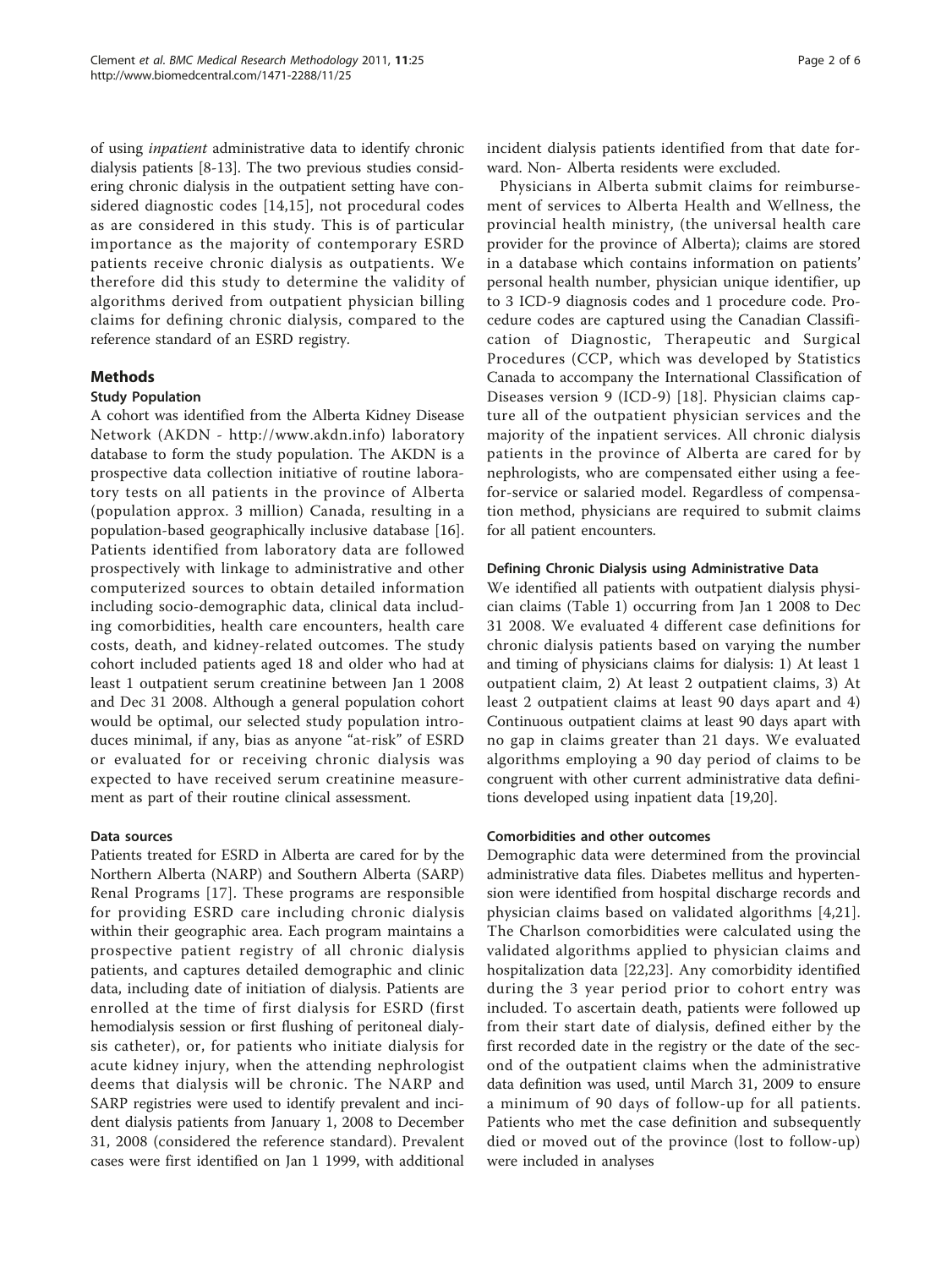| Canadian Classification of Diagnostic, Therapeutic and<br><b>Surgical Procedures Codes</b> | <b>Code Description</b>                                                                                             |
|--------------------------------------------------------------------------------------------|---------------------------------------------------------------------------------------------------------------------|
| 13.99A                                                                                     | Hemodialysis treatment, unstable patient                                                                            |
| 13.99B                                                                                     | Hemodialysis treatment, stable patient                                                                              |
| 13.99C                                                                                     | Assessment and management of an unstable patient with acute/chronic renal<br>failure treated by peritoneal dialysis |
| 13.99D                                                                                     | Assessment and management of a stable patient with chronic renal failure treated<br>by peritoneal dialysis          |
| 13.990                                                                                     | Management of dialysis patients on home dialysis or receiving treatment in a<br>remote hemodialysis unit (per week) |
| 13.99OA                                                                                    | Management of patient on hemodialysis or peritoneal dialysis (per week)                                             |

<span id="page-2-0"></span>Table 1 Administrative billing codes used to define outpatient chronic dialysis

#### Statistical Analysis

Basic descriptive statistics were used to describe demographic features and comorbidities for the overall cohort, the NARP/SARP dialysis cohort. Table 2 outlines the analytic framework adopted. We subsequently calculated positive agreement, sensitivity, positive predictive value (PPV), for each case definition, using the NARP/SARP registry data as the reference standard [[24](#page-5-0)]. Positive agreement is the conditional probability, given the reference standard is positive, the administrative data definition is also positive [[25\]](#page-5-0). Thus, the positive agreement will explore if there is an imbalance between the likelihood of agreeing on positive and negative cases. The kappa-statistic was used to assess overall agreement between the registry and the billing data. Landis and Koch categorize Kappa into five categories: less than 0.2 indicating "poor agreement", 0.21 to 0.40

| Table 2 Reported measures of agreement: analytic |  |  |
|--------------------------------------------------|--|--|
| framework                                        |  |  |

|                       |       | <b>Registry definition (Reference</b><br>Standard) |     |       |
|-----------------------|-------|----------------------------------------------------|-----|-------|
|                       |       |                                                    |     | Total |
| Administrative record |       |                                                    |     |       |
|                       | ۰     |                                                    |     |       |
|                       | Total | $a + c$                                            | h+d |       |

Abbreviations: a: true positives; b: false positives; c: false negatives; d: true negatives; N: total validation sample.

Positive agreement = 2a/[2a+b+c]

The measure of agreement in positive cases; the number of true positives divided by all of the positives defined by both data sources. Positive agreement will show imbalance in the agreement between positive and negative responses.

Sensitivity =  $a/(a+c)$ 

The proportion of those on dialysis according to the administrative data among those positive cases identified in reference standard. The ability of administrative data to correctly identify individuals on dialysis according to the reference standard.

Positive Predictive Value (PPV) = a/(a+b)

The proportion of those on dialysis according to the reference standard among those positive cases identified in the administrative data.  $Kappa = [(a+d)/N - ((a+b)(a+c) + (c+d)(b+d))/N^2]/[1 - ((a+b)(a+c) + (c+d)(b+d))$  $N^2$ 

The agreement between the administrative data and reference standard above what is expected by chance.

indicating "fair agreement", 0.41 to 0.60 indicating "moderate agreement, 0.61 to 0.80 indicating "substantial agreement" and greater than 0.81 indicating "near perfect agreement" [\[26\]](#page-5-0). We did not report specificity, negative agreement, or negative predictive value (NPV) as the large size of the non-diseased population  $(n =$ 1.11 million) and low incidence of ESRD in the general population makes these measures insensitive to changes in the case definitions. SAS version 9.2 was used for all analyses. Ethics approval was obtained from the Conjoint Health Research Ethics Board at the University of Calgary.

#### Results

In total 1,118,097 individuals had at least 1 out-patient serum creatinine measure from Jan 1 2008 to Dec 31 2008. During that period 2,227 chronic dialysis patients (0.20% of the total study population) were registered in the ESRD registry. Table [3](#page-3-0) presents the baseline characteristics of the overall population, the reference standard dialysis cohort and the cohort resulting from each of the administrative data definitions. The characteristics of the overall cohort are similar to the general Alberta population [[27](#page-5-0)]. As expected, the dialysis cohort was older (64.0 vs. 52.6 y), had a higher prevalence of diabetes (54.5% vs. 12.7%), hypertension (89.0% vs. 34.7%) and a higher burden of comorbid disease (median number of Charlson comorbidities 3 vs. 0) compared to the total population. As the administrative data definition became more restrictive, the cohort became slightly older with a moderately higher burden of diabetes and hypertension.

The chronic dialysis case definitions based on 1 outpatient claim and 2 outpatient claims resulted in similar prevalence estimates to the reference standard (0.21% and 0.19% respectively). The other two definitions, incorporating claims spanning 90 days, underestimated the prevalence (Table [4\)](#page-3-0). The positive agreement was highest when the definition using 2 outpatient claims was considered. The four coding algorithms for dialysis resulted in sensitivities ranging from 0.58 (Continuous outpatient claims) to 0.81 (at least 1 outpatient claim).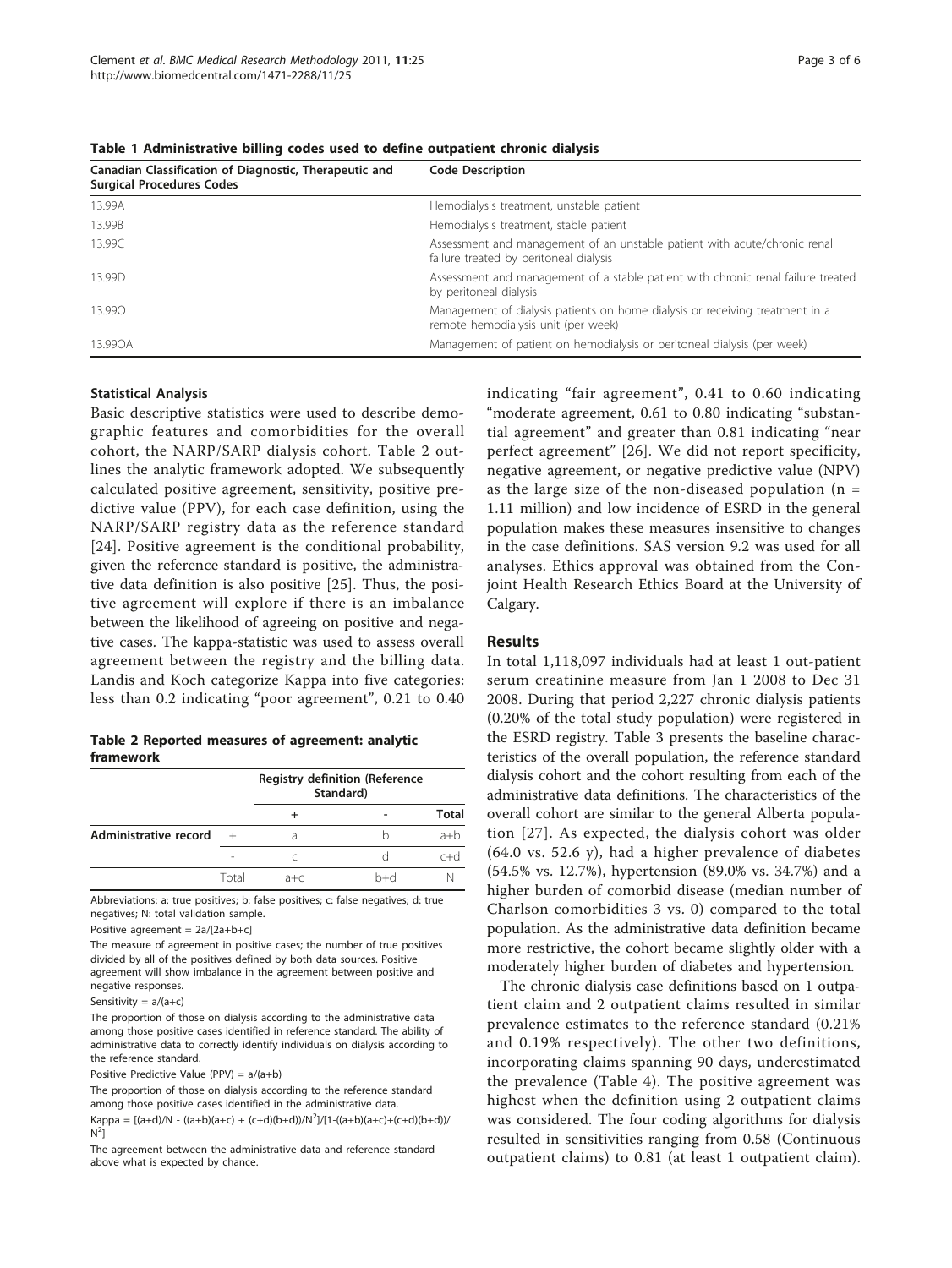|                                                                      | Administrative data definitions            |                                        |                                  |                                            |                                                          |                                      |
|----------------------------------------------------------------------|--------------------------------------------|----------------------------------------|----------------------------------|--------------------------------------------|----------------------------------------------------------|--------------------------------------|
|                                                                      | Total<br>Population<br>$(n = 1, 118, 097)$ | Reference<br>Standard<br>$(n = 2,227)$ | 1 outpt<br>claim<br>$(n = 2324)$ | At least 2 outpt<br>claims<br>$(n = 2171)$ | At least 2 outpt claims<br>90 days apart<br>$(n = 1657)$ | Continuous<br>claims<br>$(n = 1508)$ |
| Mean Age (SD)                                                        | 52.6 (17.63)                               | 64.0 (15.62)                           | 62.8(16.2)                       | 63.2(16.1)                                 | 63.4 (16.2)                                              | 64.0 (16.0)                          |
| Male (%)                                                             | 43.2                                       | 60.3                                   | 59.5                             | 60.1                                       | 59.0                                                     | 59.4                                 |
| Diabetes (%)                                                         | 12.7                                       | 54.5                                   | 51.9                             | 52.7                                       | 53.7                                                     | 54.2                                 |
| Hypertension (%)                                                     | 34.7                                       | 89.0                                   | 88.5                             | 89.5                                       | 91.9                                                     | 92.1                                 |
| Median number of Charlson<br>Comorbidites (median, IQR*)             | 0(0,1)                                     | 3(2,5)                                 | 3(2,5)                           | 3(2,5)                                     | 3(2,5)                                                   | 3(2,5)                               |
| Median number of Outpt<br>Physician Claims in 2008<br>(median, IOR*) | 8(4,14)                                    | 67 (24,136)                            | 80 (35,142)                      | 90 (42,145)                                | 124 (69.155)                                             | 129 (81,160)                         |

### <span id="page-3-0"></span>Table 3 Baseline cohort characteristics

\*Interquartile range.

The PPVs ranged from 0.77 (at least 1 outpatient claim) to 0.86 (Continuous outpatient claims). The three definitions requiring at least 2 outpatient claims resulted in kappa statistics between 0.60-0.80 indicating "substantial" agreement [[26\]](#page-5-0). "At least 1 outpatient claim" resulted in "excellent" agreement with a kappa statistic of 0.81, however, given the size of the true negative population this must be interpreted with caution [\[24\]](#page-5-0).

## **Discussion**

All four physician claims-based case definitions assessed resulted in "substantial" agreement with our reference standard registry definition for chronic dialysis. One outpatient claim for dialysis was the most sensitive definition, while more complicated definitions exhibited modest increases in positive predictive value. The optimal administrative data definition may vary with the research objective. For example, when seeking to maximize identification of dialysis as an outcome an approach based on at least 1 outpatient claim may be preferable. In contrast, when establishing a cohort of patients with ESRD receiving chronic dialysis that includes the fewest non-diseased cases being captured,

the use of continuous outpatient claims may be better suited.

Some of the discrepancies between our registry and physician claims algorithms for chronic dialysis likely relate to differences in the classification of patients who receive temporary dialysis or who die soon after initiating dialysis Traditionally, administrative algorithms and national registries, such as the USRDS, have required a 90-day timeframe to define chronic dialysis [[19,20\]](#page-5-0). Although this approach avoids identification of patients who receive temporary dialysis then recover renal function within 3 months, it introduces survivor bias and does not capture chronic dialysis patients that may begin dialysis but die before meeting the inclusion criteria of the definition. Our study demonstrates that approaches based on 1 or 2 outpatient dialysis claims are substantially more sensitive than definitions based on 90 days of claims, although this definition may include some patients who would not be classified as receiving chronic dialysis in a registry (false positive cases). Utilizing a definition that does not require the patient to survive a certain amount of time eliminates any potential survival bias and allows studies of the

Table 4 Validity of physician billing chronic dialysis case definitions compared with reference standard registry case definition

| <b>Definitions</b>                                                                        | Admin $(+)$<br>n (prev.)<br>$(a+b)$ | Registry $(+)$<br>Admin $(+)$<br>n(a) | Registry (-)<br>Admin $(+)$<br>n(b) | Registry $(+)$<br>Admin (-)<br>n(c) | Registry (-)<br>Admin (-)<br>n(d) | Positive<br>agreement | Sensitivity | <b>PPV</b> | Kappa |
|-------------------------------------------------------------------------------------------|-------------------------------------|---------------------------------------|-------------------------------------|-------------------------------------|-----------------------------------|-----------------------|-------------|------------|-------|
| outpatient claim                                                                          | 2324<br>$(0.21\%)$                  | 1805                                  | 519                                 | 422                                 | 1,115,351                         | 0.793                 | 0.811       | 0.77       | 0.793 |
| 2 outpatient claims                                                                       | 2171<br>$(0.19\%)$                  | 1751                                  | 420                                 | 476                                 | 1,115,450                         | 0.796                 | 0.786       | 0.807      | 0.796 |
| 2 outpatient claims at least 90 days<br>apart                                             | 1657<br>$(0.15\%)$                  | 1406                                  | 251                                 | 821                                 | 1,115,619                         | 0.724                 | 0.631       | 0.848      | 0.724 |
| Continuous outpatient claims for at<br>least 90 days with no gaps greater<br>than 21 days | 1508<br>$(0.13\%)$                  | 1295                                  | 213                                 | 932                                 | 1,115,657                         | 0.693                 | 0.582       | 0.859      | 0.693 |

Abbreviations: prev - Prevalence = Admin (+)/total N.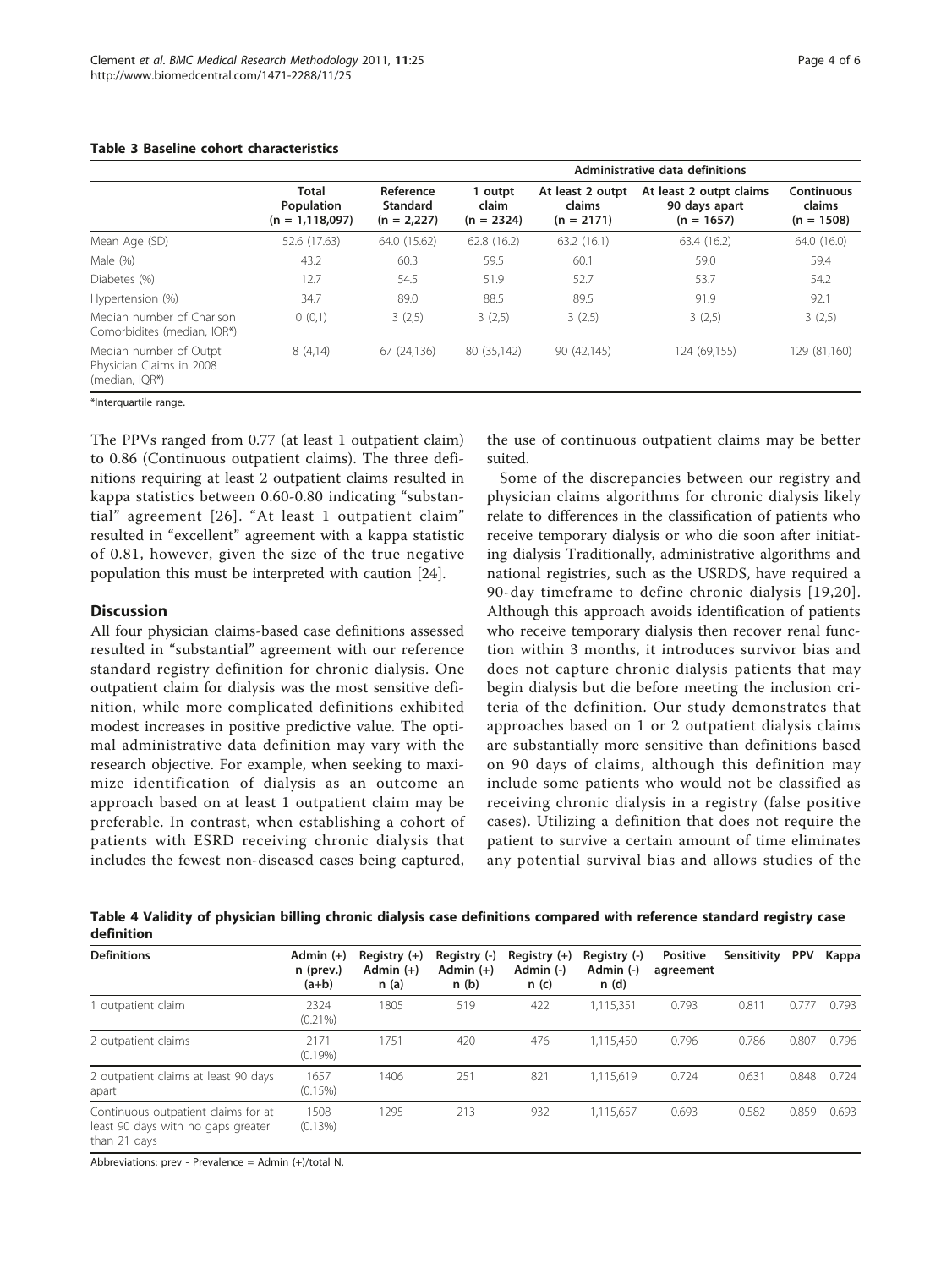patient group that begin dialysis and die soon after. However the limitation of this definition is that it may also include patients with acute kidney injury requiring dialysis for a short period who subsequently recover their renal function and no longer require dialysis. Furthermore, estimates of disease incidence and outcomes will not be comparable to studies based on most existing national registries.

Establishing the validity of an outpatient administrative data definition for chronic dialysis will allow researchers to utilize physician billing claims data to assess outcomes and form cohorts. This is of international relevance, even in countries where established dialysis registries are available. In the United States, not all researchers have the means to access the USRDS. In other registries from other countries often only crosssectional, regional data with limited outcomes are available. Thus, validated methods for identifying chronic dialysis patients using billing claims data would be useful for in health services research.

We found that the use of physician claims data resulted in the classification of patients as receiving dialysis who were not identified as such in our registry (false positives). Most of these patients were removed from the case definition when algorithms which required claims to span 90 days were used. This is inkeeping with the hypothesis that these events may be acute kidney injury cases or patients who were initiated on dialysis but subsequently recovered renal function; i.e., those not considered chronic dialysis patients and thus not captured in the registry. We also found that physician claims failed to identify some patients captured in the registry (false negatives). As Alberta Health and Wellness does not employ any formal quality assurance or correction process, this may be due to missed billings, billing errors, billings made by physicians on alternative payment plans (shadow billing) or miscoding present in administrative data sources, as the number of such patients decreased when algorithms that required less intensive physician claims were employed.

To our knowledge, this is the first study to look at using outpatient administrative data sources using procedure codes to define chronic dialysis. Others have developed algorithms for acute kidney injury and chronic kidney disease using inpatient administrative data [\[5](#page-5-0)-[13](#page-5-0)]. Given that the majority of chronic dialysis patients are treated in the outpatient setting, administrative data algorithms limited to inpatient encounters are likely to perform poorly when compared against a reference standard. Three previous studies have included outpatient claim data [[14](#page-5-0),[15,28\]](#page-5-0). However, Kern et al. excluded chronic dialysis patients, focusing on the validity of administrative data to define chronic kidney dis-ease defined by eGFR <60 ml/min/1.73 m<sup>2</sup> [[28\]](#page-5-0). Neither Weintraub et al. nor Wilchesky et al. included procedural codes [[14,15\]](#page-5-0). Their work was limited to ICD-9-CM diagnosis codes for chronic renal failure. Thus, our study is novel, and could facilitate further health services research in a high risk population with ESRD who experience very high morbidity, mortality, and health care costs.

Our study does have several limitations. First, the billing codes used are from the Canadian Classification of Diagnostic, Therapeutic and Surgical Procedures (CCP); a classification system developed and applied in Canada. However, most countries have similar billing practices and billing codes that could be mapped to the CCP codes. Second, we used a provincial registry of all chronic dialysis patients as the reference standard. Although this registry is geographically inclusive, some dialysis patients may be omitted from the registry in error, thereby resulting in misclassification. However, as this registry is linked to ongoing dialysis treatment, the number of patients not registered is expected to be small. Third, our study did not distinguish between dialysis modalities (hemodialysis versus peritoneal dialysis, or in-centre versus home dialysis), and the accuracy of patient registry and physician claims in these settings may vary. However, prior research has reported limitations in the accuracy of administrative data for identifying the timing of changes between dialysis modalities suggesting that administrative data sources may be better suited to the general identification of patients receiving chronic dialysis rather than a specific modality [[29\]](#page-5-0).

## Conclusions

We found that outpatient physician claims identified patients receiving chronic dialysis with "substantial" agreement to a reference standard dialysis registry definition. The use of 1 or 2 outpatient claims was most sensitive; however, had modestly lower positive predictive value than claims spanning 90 days or continuous claims. Given the variation in the way clinicians, researchers, and research tools define chronic dialysis, the optimal physician claims based definition will vary with the research objective.

#### Acknowledgements

Drs. Tonelli, Hemmelgarn, and Manns were supported by New Investigator awards from the Canadian Institutes of Health Research. Dr James was supported by a KRESCENT (Kidney Foundation of Canada) and Alberta Heritage Foundation for Medical Research (AHFMR) Fellowship. Drs. Tonelli and Manns are supported by Alberta Innovates - Health Solutions Health Scholar Awards. Drs Klarenbach, and Hemmelgarn were supported by Population Health Investigator awards from Alberta Innovates - Health Solutions, and Dr. Klarenbach was supported by a Scholarship Award from the Kidney Foundation of Canada. Drs. Tonelli, Klarenbach, Hemmelgarn, Quinn, James and Manns were supported by an alternative funding plan from the Government of Alberta and the Universities of Alberta and Calgary.